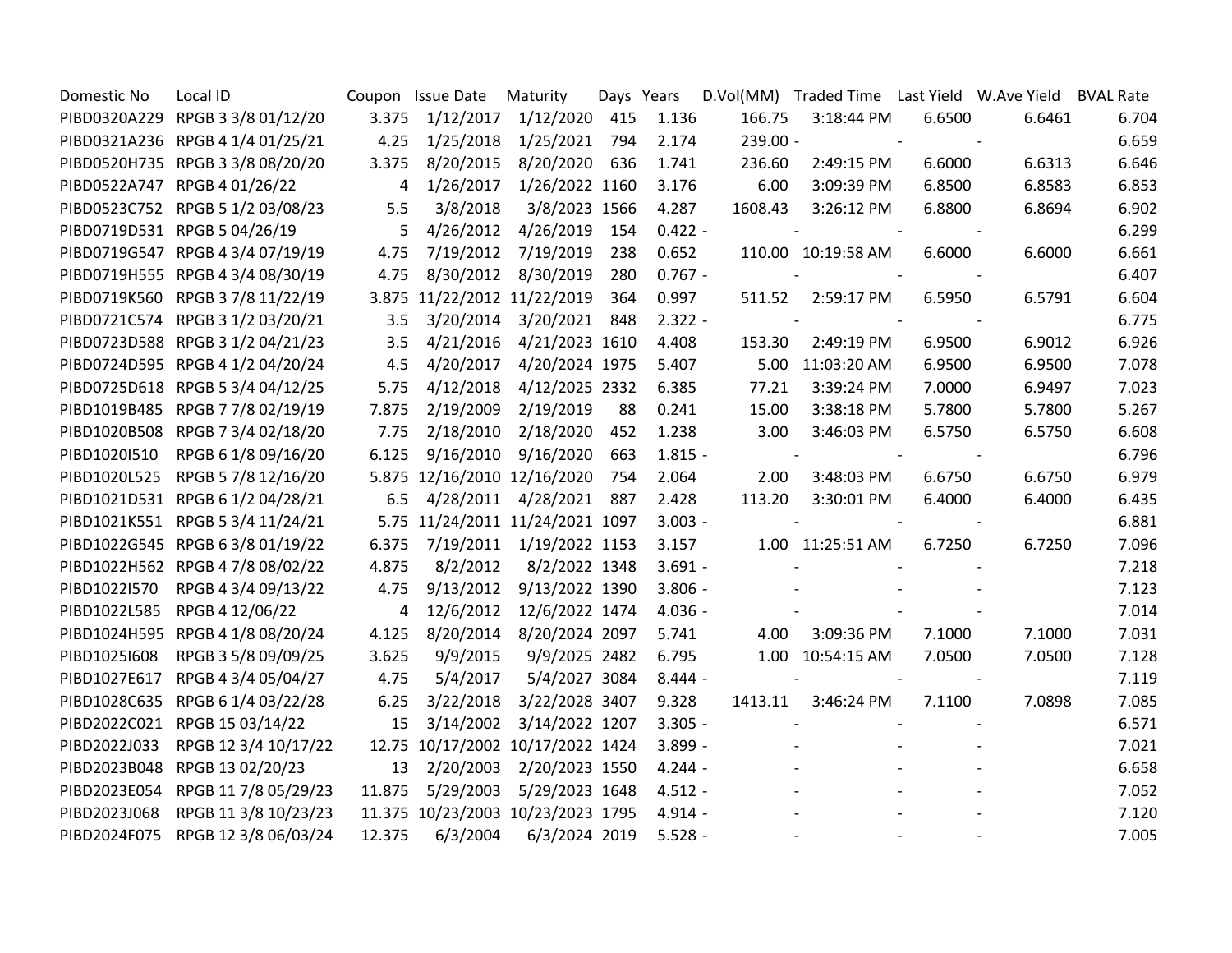|              | PIBD2024H086 RPGB 12 7/8 08/05/24 | 12.875 | 8/5/2004                                  | 8/5/2024 2082                     |    | $5.7 -$   |        |            |        |        | 7.124 |
|--------------|-----------------------------------|--------|-------------------------------------------|-----------------------------------|----|-----------|--------|------------|--------|--------|-------|
|              | PIBD2024K091 RPGB 13 3/4 11/11/24 |        | 13.75 11/11/2004 11/11/2024 2180          |                                   |    | $5.969 -$ |        |            |        |        | 7.128 |
|              | PIBD2025D103 RPGB 12 1/8 04/14/25 | 12.125 | 4/14/2005                                 | 4/14/2025 2334                    |    | $6.39 -$  |        |            |        |        | 7.095 |
| PIBD2025J116 | RPGB 12 1/8 10/20/25              |        | 12.125 10/20/2005 10/20/2025 2523         |                                   |    | $6.908 -$ |        |            |        |        | 7.106 |
|              | PIBD2026A122 RPGB 10 1/4 01/19/26 | 10.25  | 1/19/2006                                 | 1/19/2026 2614                    |    | $7.157 -$ |        |            |        |        | 7.118 |
| PIBD2026L139 | RPGB 8 12/07/26                   | 8      | 12/7/2006                                 | 12/7/2026 2936                    |    | 8.038     | 6.00   | 3:28:10 PM | 7.2500 | 7.2500 | 7.097 |
| PIBD2027I140 | RPGB 8 5/8 09/06/27               | 8.625  | 9/6/2007                                  | 9/6/2027 3209                     |    | $8.786 -$ |        |            |        |        | 7.126 |
| PIBD2028L151 | RPGB 9 1/2 12/04/28               | 9.5    | 12/4/2008                                 | 12/4/2028 3664 10.031 -           |    |           |        |            |        |        | 7.133 |
| PIBD2030E166 | RPGB 8 3/4 05/27/30               | 8.75   | 5/27/2010                                 | 5/27/2030 4203 11.507 -           |    |           |        |            |        |        | 7.137 |
|              | PIBD2031G171 RPGB 8 07/19/31      | 8      | 7/19/2011                                 | 7/19/2031 4621 12.652             |    |           | 829.43 | 3:08:55 PM | 7.1550 | 7.1676 | 7.135 |
|              | PIBD2032B183 RPGB 5 7/8 02/02/32  | 5.875  | 2/2/2012                                  | 2/2/2032 4819 13.194 -            |    |           |        |            |        |        | 7.131 |
| PIBD2032I195 | RPGB 5 3/4 09/27/32               | 5.75   |                                           | 9/27/2012 9/27/2032 5057 13.845 - |    |           |        |            |        |        | 7.215 |
|              | PIBD2033C206 RPGB 3 5/8 03/21/33  | 3.625  | 3/21/2013                                 | 3/21/2033 5232 14.324             |    |           | 65.00  | 2:11:26 PM | 7.3000 | 7.3000 | 7.776 |
| PIBD2037E214 | RPGB 5 1/4 05/18/37               | 5.25   | 5/18/2017                                 | 5/18/2037 6751 18.483 -           |    |           |        |            |        |        | 8.326 |
|              | PIBD2038B224 RPGB 6 1/2 02/22/38  | 6.5    | 2/22/2018                                 | 2/22/2038 7031                    |    | $19.25 -$ |        |            |        |        | 7.736 |
|              | PIBD2525K015 RPGB 18 1/4 11/29/25 |        | 18.25 11/29/2000 11/29/2025 2563          |                                   |    | $7.017 -$ |        |            |        |        | 7.115 |
|              | PIBD2530G029 RPGB 12 1/2 07/28/30 | 12.5   | 7/28/2005                                 | 7/28/2030 4265 11.677 -           |    |           |        |            |        |        | 7.335 |
|              | PIBD2531A032 RPGB 11 1/4 01/26/31 | 11.25  | 1/26/2006                                 | 1/26/2031 4447 12.175 -           |    |           |        |            |        |        | 7.121 |
| PIBD2531J042 | RPGB 9 3/8 10/05/31               | 9.375  | 10/5/2006                                 | 10/5/2031 4699 12.865 -           |    |           |        |            |        |        | 7.086 |
| PIBD2532K057 | RPGB 8 1/2 11/29/32               |        | 8.5 11/29/2007 11/29/2032 5120 14.018 -   |                                   |    |           |        |            |        |        | 7.323 |
| PIBD2534K062 | RPGB 9 1/4 11/05/34               | 9.25   | 11/5/2009                                 | 11/5/2034 5826 15.951 -           |    |           |        |            |        |        | 7.414 |
| PIBD2535I071 | RPGB 8 09/30/35                   | 8      | 9/30/2010                                 | 9/30/2035 6155 16.851 -           |    |           |        |            |        |        | 7.493 |
| PIBD2535L086 | RPGB 8 1/8 12/16/35               |        | 8.125 12/16/2010 12/16/2035 6232 17.062 - |                                   |    |           |        |            |        |        | 7.483 |
| PIBD2536I097 | RPGB 7 5/8 09/29/36               | 7.625  |                                           | 9/29/2011 9/29/2036 6520 17.851 - |    |           |        |            |        |        | 7.596 |
|              | PIBD2537H103 RPGB 5 3/4 08/16/37  | 5.75   | 8/16/2012                                 | 8/16/2037 6841                    |    | $18.73 -$ |        |            |        |        | 7.685 |
| PIBD2540I116 | RPGB 4 5/8 09/09/40               | 4.625  | 9/9/2015                                  | 9/9/2040 7961 21.796              |    |           | 2.00   | 2:16:35 PM | 7.8250 | 7.8250 | 7.938 |
| PIBL0618F063 | RPTB 0 12/05/18                   |        | 6/6/2018                                  | 12/5/2018                         | 12 | $0.033 -$ |        |            |        |        | 5.006 |
| PIBL0618F072 | RPTB 0 12/12/18                   |        |                                           | 6/13/2018 12/12/2018              | 19 | $0.052 -$ |        |            |        |        | 5.158 |
| PIBL0618F081 | RPTB 0 12/19/18                   |        |                                           | 6/20/2018 12/19/2018              | 26 | $0.071 -$ |        |            |        |        | 5.298 |
| PIBL0618F090 | RPTB 0 12/26/18                   |        |                                           | 6/27/2018 12/26/2018              | 33 | $0.09 -$  |        |            |        |        | 5.391 |
| PIBL0618G106 | RPTB 0 01/02/19                   |        | 7/4/2018                                  | 1/2/2019                          | 40 | 0.11      | 1.00   | 2:13:33 PM | 5.1100 | 5.1100 | 5.017 |
| PIBL0618G115 | RPTB 0 01/09/19                   |        | 7/11/2018                                 | 1/9/2019                          | 47 | $0.129 -$ |        |            |        |        | 5.019 |
| PIBL0618G124 | RPTB 0 01/23/19                   |        | 7/25/2018                                 | 1/23/2019                         | 61 | 0.167     | 4.21   | 3:56:53 PM | 4.9000 | 4.8797 | 5.110 |
|              | PIBL0618H132 RPTB 0 02/06/19      |        | 8/8/2018                                  | 2/6/2019                          | 75 | 0.205     | 16.87  | 2:31:29 PM | 5.1150 | 5.1437 | 5.120 |
|              |                                   |        |                                           |                                   |    |           |        |            |        |        |       |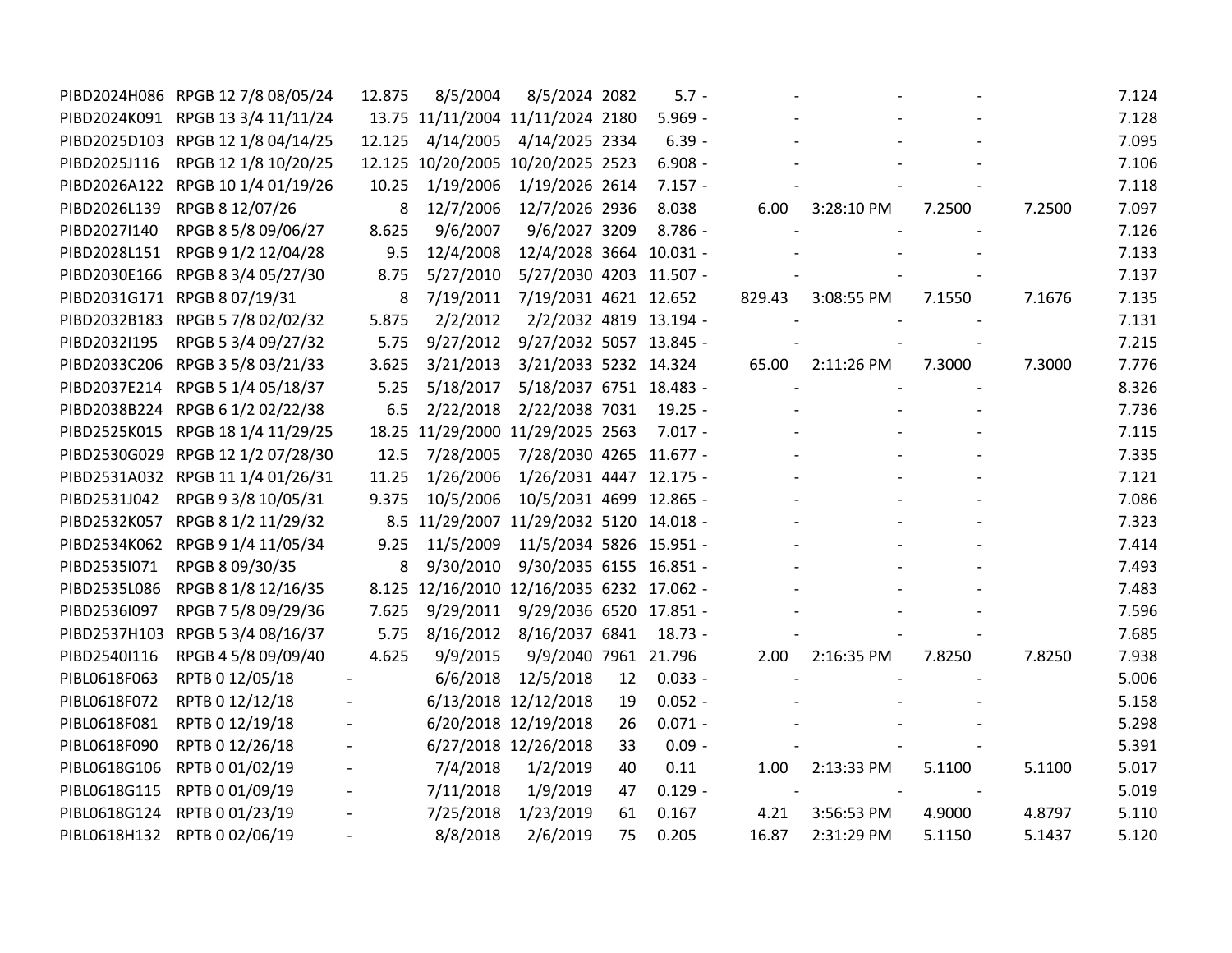| PIBL0618H141 | RPTB 0 02/20/19              | 8/22/2018  | 2/20/2019            | 89  | 0.244     | 132.34 | 3:34:33 PM       | 5.3950 | 5.3851 | 5.353 |
|--------------|------------------------------|------------|----------------------|-----|-----------|--------|------------------|--------|--------|-------|
| PIBL0618H150 | RPTB 0 02/27/19              | 8/29/2018  | 2/27/2019            | 96  | 0.263     | 52.08  | 2:47:25 PM       | 5.3950 | 5.4061 | 5.483 |
| PIBL0618I168 | RPTB 0 03/06/19              | 9/5/2018   | 3/6/2019             | 103 | 0.282     |        | 1.01 11:52:51 AM | 5.5000 | 5.5000 | 5.343 |
| PIBL0618I177 | RPTB 0 03/20/19              | 9/19/2018  | 3/20/2019            | 117 | $0.32 -$  |        |                  |        |        | 5.664 |
| PIBL0618J185 | RPTB 0 04/03/19              | 10/3/2018  | 4/3/2019             | 131 | $0.359 -$ |        |                  |        |        | 5.857 |
| PIBL0618J194 | RPTB 0 04/10/19              | 10/10/2018 | 4/10/2019            | 138 | $0.378 -$ |        |                  |        |        | 5.880 |
| PIBL0618J201 | RPTB 0 04/30/19              | 10/31/2018 | 4/30/2019            | 158 | 0.433     | 1.07   | 2:05:33 PM       | 5.9000 | 5.9620 | 6.105 |
| PIBL0618K218 | RPTB 0 05/08/19              | 11/7/2018  | 5/8/2019             | 166 | 0.454     | 5.00   | 9:35:21 AM       | 6.3500 | 6.3500 | 6.217 |
| PIBL1217K227 | RPTB 0 11/28/18              |            | 5/30/2018 11/28/2018 | 5   | $0.014 -$ |        |                  |        |        | 4.735 |
| PIBL1218A011 | RPTB 0 01/16/19              | 1/17/2018  | 1/16/2019            | 54  | 0.148     | 2.90   | 10:08:18 AM      | 5.1000 | 5.1000 | 4.929 |
| PIBL1218A020 | RPTB 0 01/30/19              | 1/31/2018  | 1/30/2019            | 68  | 0.186     | 2.02   | 3:11:42 PM       | 5.2500 | 5.2500 | 5.154 |
| PIBL1218B038 | RPTB 0 02/13/19              | 2/14/2018  | 2/13/2019            | 82  | 0.225     | 416.57 | 3:34:47 PM       | 5.2700 | 5.2975 | 5.256 |
| PIBL1218C056 | RPTB 0 03/13/19              | 3/14/2018  | 3/13/2019            | 110 | $0.301 -$ |        |                  |        |        | 5.638 |
| PIBL1218C064 | RPTB 0 03/27/19              | 3/28/2018  | 3/27/2019            | 124 | $0.339 -$ |        |                  |        |        | 5.690 |
| PIBL1218D090 | RPTB 0 04/17/19              | 4/18/2018  | 4/17/2019            | 145 | $0.397 -$ |        |                  |        |        | 5.964 |
| PIBL1218D107 | RPTB 0 04/24/19              | 4/25/2018  | 4/24/2019            | 152 | $0.416 -$ |        |                  |        |        | 6.078 |
| PIBL1218E132 | RPTB 0 05/15/19              | 5/16/2018  | 5/15/2019            | 173 | 0.474     | 3.78   | 2:27:25 PM       | 6.2000 | 6.2000 | 6.258 |
| PIBL1218E142 | RPTB 0 05/22/19              | 5/23/2018  | 5/22/2019            | 180 | 0.493     | 395.21 | 3:43:51 PM       | 6.3000 | 6.2981 | 6.291 |
| PIBL1218E151 | RPTB 0 05/29/19              | 5/30/2018  | 5/29/2019            | 187 | 0.512     | 3.06   | 9:54:22 AM       | 5.9250 | 5.9250 | 6.350 |
| PIBL1218F169 | RPTB 0 06/05/19              | 6/6/2018   | 6/5/2019             | 194 | 0.531     | 6.10   | 3:14:01 PM       | 6.3500 | 6.3500 | 6.251 |
| PIBL1218F178 | RPTB 0 06/11/19              | 6/13/2018  | 6/11/2019            | 200 | $0.548 -$ |        |                  |        |        | 6.164 |
| PIBL1218F188 | RPTB 0 06/19/19              | 6/20/2018  | 6/19/2019            | 208 | $0.569 -$ |        |                  |        |        | 6.272 |
| PIBL1218F196 | RPTB 0 06/26/19              | 6/27/2018  | 6/26/2019            | 215 | $0.589 -$ |        |                  |        |        | 6.188 |
| PIBL1218G202 | RPTB 0 07/03/19              | 7/4/2018   | 7/3/2019             | 222 | $0.608 -$ |        |                  |        |        | 6.281 |
|              | PIBL1218G211 RPTB 0 07/10/19 | 7/11/2018  | 7/10/2019            | 229 | $0.627 -$ |        |                  |        |        | 6.352 |
| PIBL1218G220 | RPTB 0 07/17/19              | 7/18/2018  | 7/17/2019            | 236 | 0.646     | 1.51   | 2:33:26 PM       | 6.3000 | 6.3000 | 6.351 |
| PIBL1218G239 | RPTB 0 07/24/19              | 7/25/2018  | 7/24/2019            | 243 | $0.665 -$ |        |                  |        |        | 6.352 |
| PIBL1218H249 | RPTB 0 07/31/19              | 8/1/2018   | 7/31/2019            | 250 | 0.684     |        | 3.93 10:52:37 AM | 6.4250 | 6.4250 | 6.378 |
| PIBL1218H256 | RPTB 0 08/07/19              | 8/8/2018   | 8/7/2019             | 257 | 0.704     | 12.82  | 3:32:37 PM       | 6.6000 | 6.5296 | 6.403 |
| PIBL1218H265 | RPTB 0 08/14/19              | 8/15/2018  | 8/14/2019            | 264 | $0.723 -$ |        |                  |        |        | 6.403 |
| PIBL1218H274 | RPTB 0 08/20/19              | 8/22/2018  | 8/20/2019            | 270 | 0.739     | 0.96   | 2:43:51 PM       | 6.2000 | 6.1793 | 6.416 |
| PIBL1218H283 | RPTB 0 08/28/19              | 8/29/2018  | 8/28/2019            | 278 | $0.761 -$ |        |                  |        |        | 6.383 |
| PIBL1218I291 | RPTB 0 09/04/19              | 9/5/2018   | 9/4/2019             | 285 | $0.78 -$  |        |                  |        |        | 6.374 |
| PIBL1218I308 | RPTB 0 09/11/19              | 9/12/2018  | 9/11/2019            | 292 | $0.799 -$ |        |                  |        |        | 6.453 |
|              |                              |            |                      |     |           |        |                  |        |        |       |